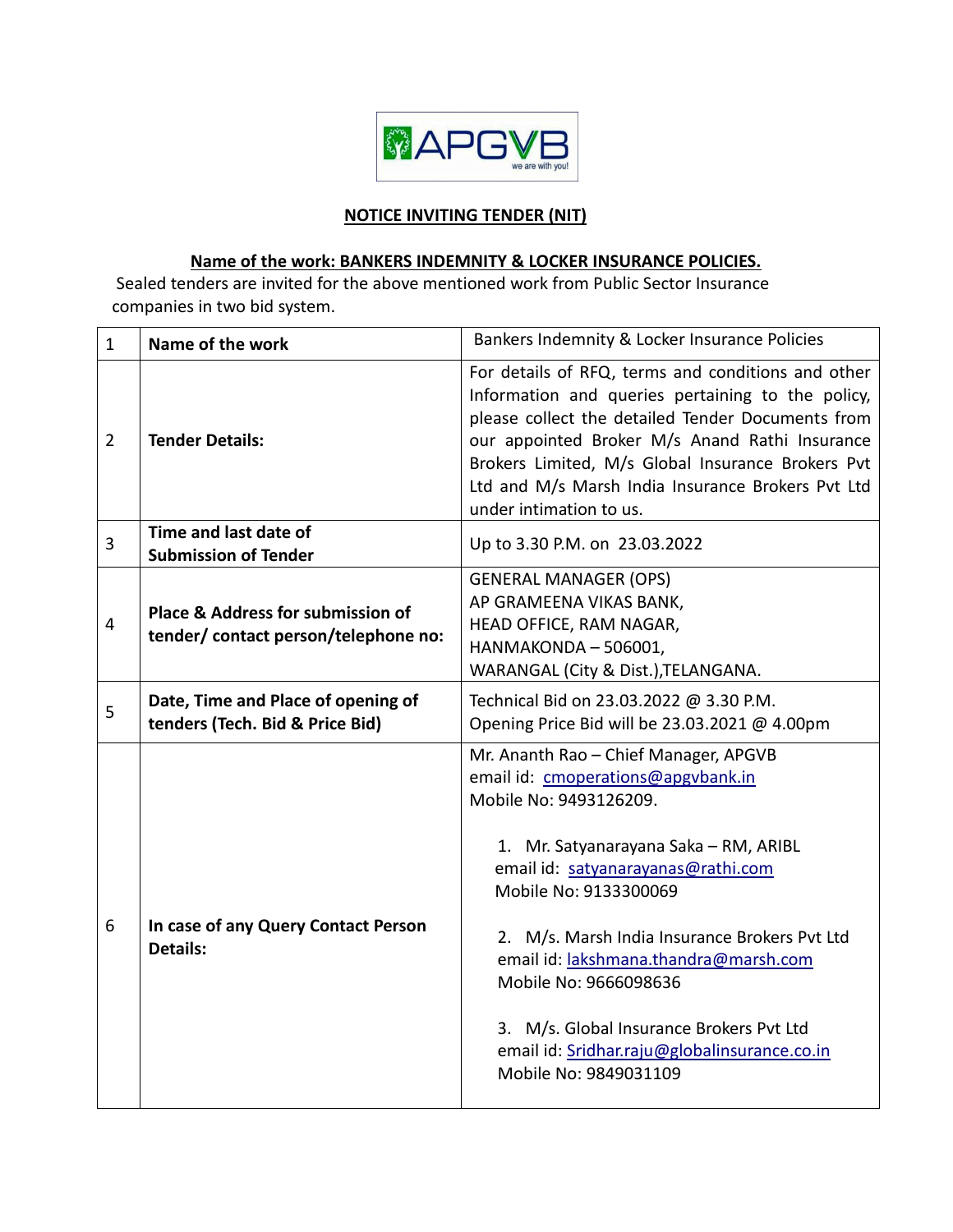|    | Terms of payment of Bills, if any.<br>Specify the minimum value of work for<br>payment of running account bills. | One Single payment                                                                                                                      |
|----|------------------------------------------------------------------------------------------------------------------|-----------------------------------------------------------------------------------------------------------------------------------------|
| 8  | Validity period of the tender.                                                                                   | 30 Days.                                                                                                                                |
| 9  | <b>Mode of Payment</b>                                                                                           | Payment will be made through Electronic mode only.                                                                                      |
| 10 | <b>Insurance Broker</b>                                                                                          | 1. M/s. Anand Rathi Insurance Brokers Ltd.<br>2. M/s. Marsh India Insurance Brokers Pvt Ltd<br>3. M/s. Global Insurance Brokers Pvt Ltd |

#### **Tender Procedure for submission:**

Sealed envelopes A & B (as stated below) to be placed in a single cover (sealed) and super scribed as **"Tender for Bankers Indemnity & Locker Insurance Policies for APGVB"**. The sealed envelope should be dropped in the tender box placed in the office before the Tend er due date and time. Those who send the tender documents by post, have to ensure that the documents reach before the prescribed time & date. The Bank will not take any responsibility under any circumstances for courier/ postal delays.

#### **ENVELOPE 'A':**

This envelope should contain **Technical Bid** Only (Annexure-I, II & III) and super scribed as **Technical Bid for Bankers Indemnity & Locker Insurance Policies for APGVB.**

## **ENVELOPE 'B':**

This envelope should contain only the **Financial Bid** Only (Annexure-IV) and super scribed as **Financial Bid for Bankers Indemnity & Locker Policies for APGVB.**

#### **Terms and conditions**:

- 1. Technical Bid as per Annexure-I duly signed & stamped by Insurance Company.
- 2. The technical bid will be opened first, the financial bid will be opened only for those bidder who have success fully qualify for the technical bid
- 3. During the tender opening one authorized representative of the bidder may be present.
- 4. The rate/ Financial /technical offer of the bidder should remain valid for 30 days.
- 5. The Technical bid and financial bid shall be opened on the same day.
- 6. Bid which are late/vague/ sent by fax/ sent by email/incomplete/not confirming to the laid down procedure in any respect will be rejected.
- 7. It would be the responsibility of the bidder to ensure that all necessary approvals from their competent authority from Branch/Regional/Head offices are in place while participating in the bidding process and shall be produced if required by the Bank.
- 8. In case of differences arising in the terms and conditions of the tender documents with the firms, the decision of APGVB shall prevail.